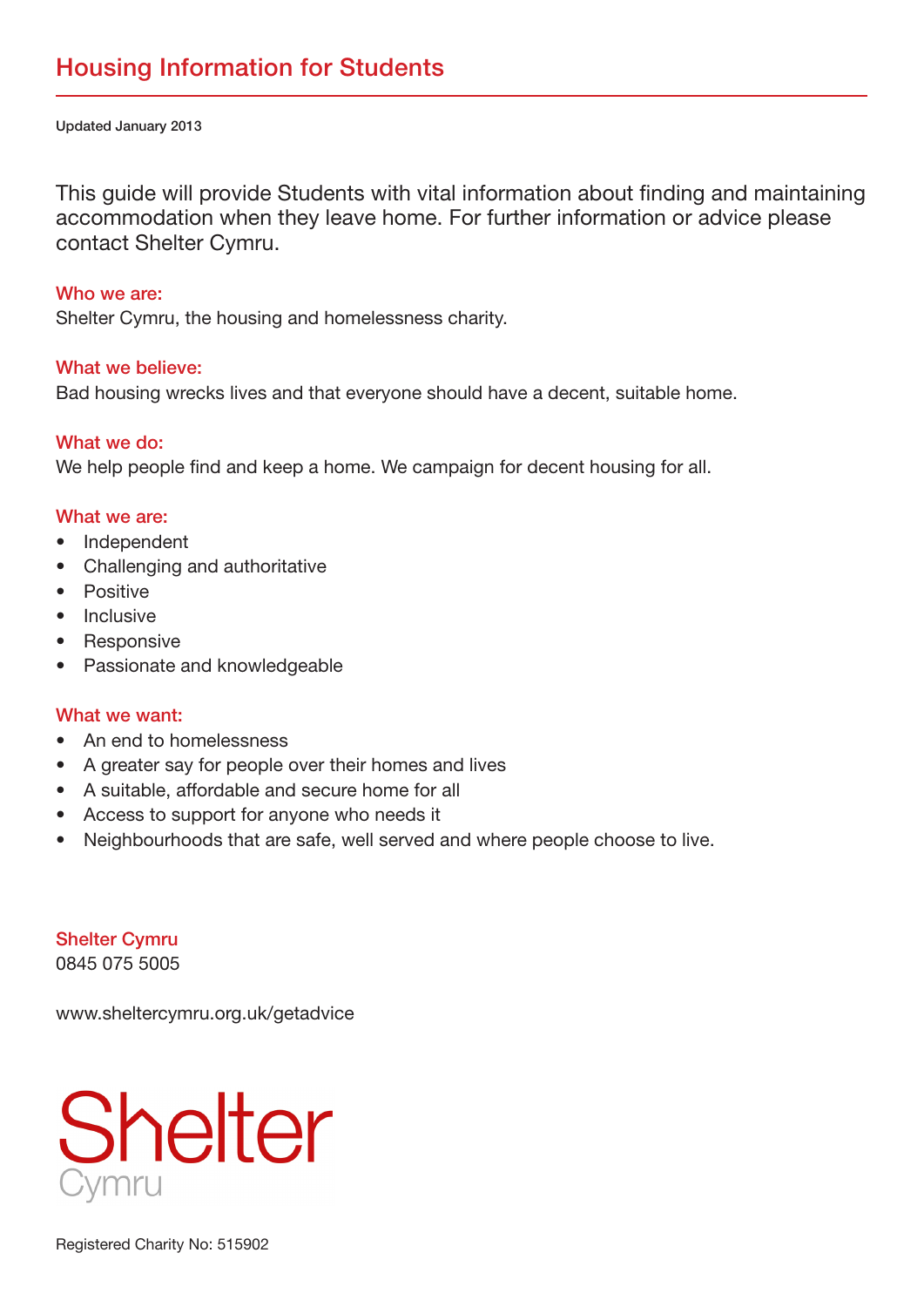#### Where will I live?

Most students opt for university accommodation during the first year and then rent privately from landlords or letting agencies after that.

# How will I pay for it?

You will normally need a deposit and a month's rent in advance to give to your landlord. Most students cannot get Housing Benefit to help with rent, but there are a few exceptions.

### What are my rights?

Make sure you know your rights, as this will help you if you are having problems with your landlord. As a student, you are likely to be an assured short-hold tenant.

### I'm a student leaving care

If you're a student leaving care you'll need to find out about the different funding options open to you, including grants and the possibility of support from social services. Most students have to live on very little money and are not entitled to housing benefit. Finding a suitable place you can afford can be difficult but will ensure that your studies are not disrupted by housing problems.

If you are having housing problems, you should get advice as soon as possible. The earlier you take action, the more likely it is that things can be sorted out. If you are homeless, or need help in dealing with your landlord, use Shelter Cymru's services.

Call us on 0845 075 5005 for information on our local advice services throughout Wales.

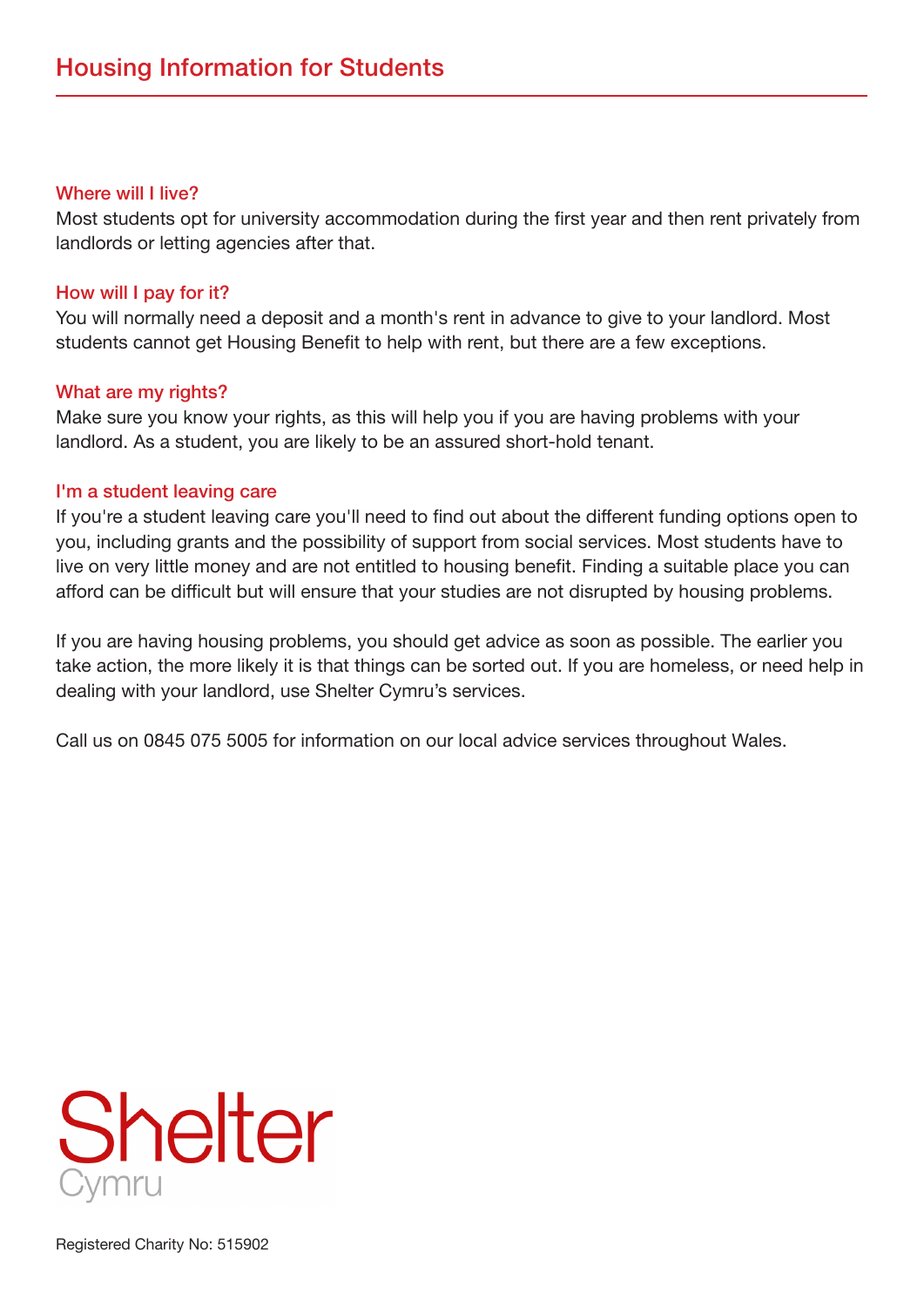#### Finding out what's available

It is essential to check out your options. Most colleges and universities have an accommodation office or student welfare officer who can help you find a place to live. You could also check student notice boards for vacancies in shared houses, or place an advert yourself saying what you are looking for. You could also find websites that specialise in student accommodation. Not all options are available in all areas, so you'll need to be realistic about what you are prepared to accept. The type of tenancy or licence you have will affect your rights and what happens if you are threatened with eviction. You may be able to get a place in:

### Halls of residence

Many colleges and universities have halls of residence. You usually get your own room and share cooking, bathroom and toilet facilities with other students. Some halls provide meals and bed linen but most are self-catering. Many first year students are offered a place in halls before they start their course. If this happens, make sure you read any paperwork you receive and complete and return any forms on time. There aren't usually enough places for you to stay in halls throughout your course, so you may have to look at other options later on.

You should be given an agreement explaining the rights and responsibilities you have before you move in. In most cases it will say that you are an occupier with basic protection. This means that you can be evicted fairly easily but the college or university has to give you at least four weeks' written notice and get a court order before you have to leave. Take time to read your hall agreement to make sure you understand what it says before you sign it. If there is anything that is unclear or unfair, get advice. It may not be legally correct.

The college or university owns most halls of residence but in some cases they are owned and managed by private companies. If this is the case, the college or university still decides who gets a place but the company is your landlord. It is responsible for collecting the rent and managing services such as cleaning and repairs.

# **Codes of Standards for halls of residence**

There are now new management quidelines for halls of residence in Wales (universities and colleges). These are voluntary code of standards for institutions to follow. It is important you know what Code your institution is signed up to. If unsure, ask your students' union to support you if you have an issue with your hall of residence. Breaches of the code should ALWAYS be reported through the institution's complaints' procedure. If you believe a university or college is behaving really badly and providing terrible accommodation to students, it is CRUCIAL you inform your local students' union about it. They will be able to help you rectify the situation.

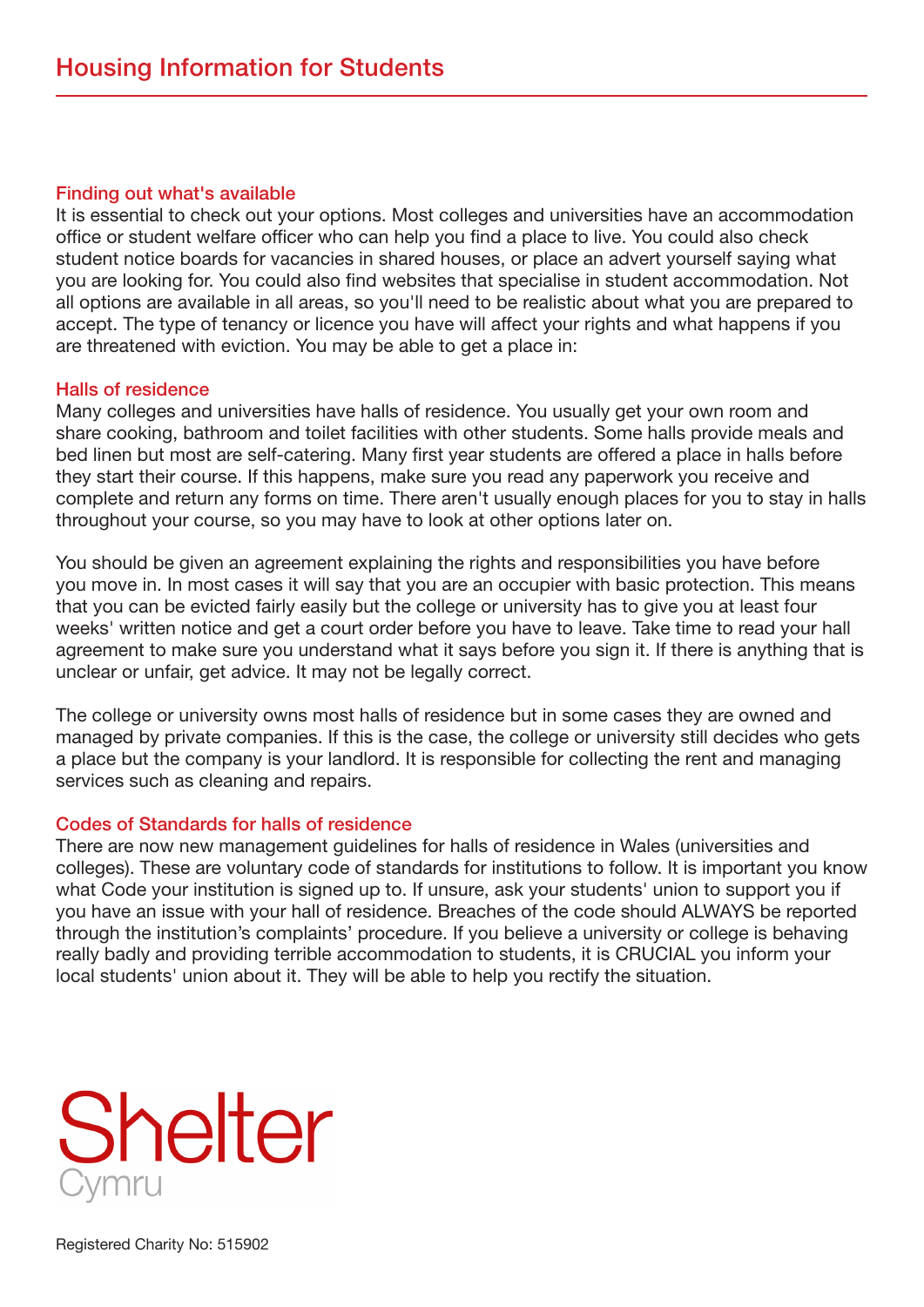#### College or university houses and flats

Some colleges and universities have flats and/or houses that they rent to students. They are usually very popular so it can be difficult to get a place. In most cases, mature students and people with children get priority.

In some cases, the college or university leases these properties from private landlords, housing associations or, less commonly, from the local council. If you are in this situation, it is important to check whether your landlord is the college/university or the owner of the property. Your landlord is responsible for carrying out any repairs needed and for dealing with any problems related to your tenancy or licence agreement.

In most cases you will be an occupier with basic protection if the university or college is your landlord. You will probably be an assured short hold tenant if your landlord is a housing association or a private company or individual.

#### Other specialist housing

Depending on your circumstances other options could include nurses' homes, housing cooperatives and shared ownership schemes. For details about the options in your area, check with a local advice centre. They can also tell you whether councils, housing associations and other organisations in your area have housing specifically for students.

#### **Privately rented accommodation**

In many areas there is a lot of privately rented accommodation available. Some places are rented directly from the landlord and some are rented through a letting agency. You may be able to find a place to live:

- in a bed-sit or flat of your own
- in a shared flat or house
- as a lodger in your landlord's home

As a student, you have the same rights as any other private tenant.

The quality and price of privately rented accommodation is very variable and private landlords can provide lots of different types of tenancies. You should always go and see the accommodation and read any paperwork involved before you agree to move in or sign any written agreements. Don't hand over any money until you're sure.

If you want to live alone, beds-sits and lodgings are usually cheaper than flats. But if you share any accommodation with your landlord you will be an excluded occupier. This means that you have few rights and can be evicted very easily. Many students prefer to share flats or houses with friends. You usually get more for your money if you are sharing and will be able to split the cost of the bills. If all of your flatmates are students, you don't have to pay council tax but you may need to get a certificate from your college or university to show to the council.

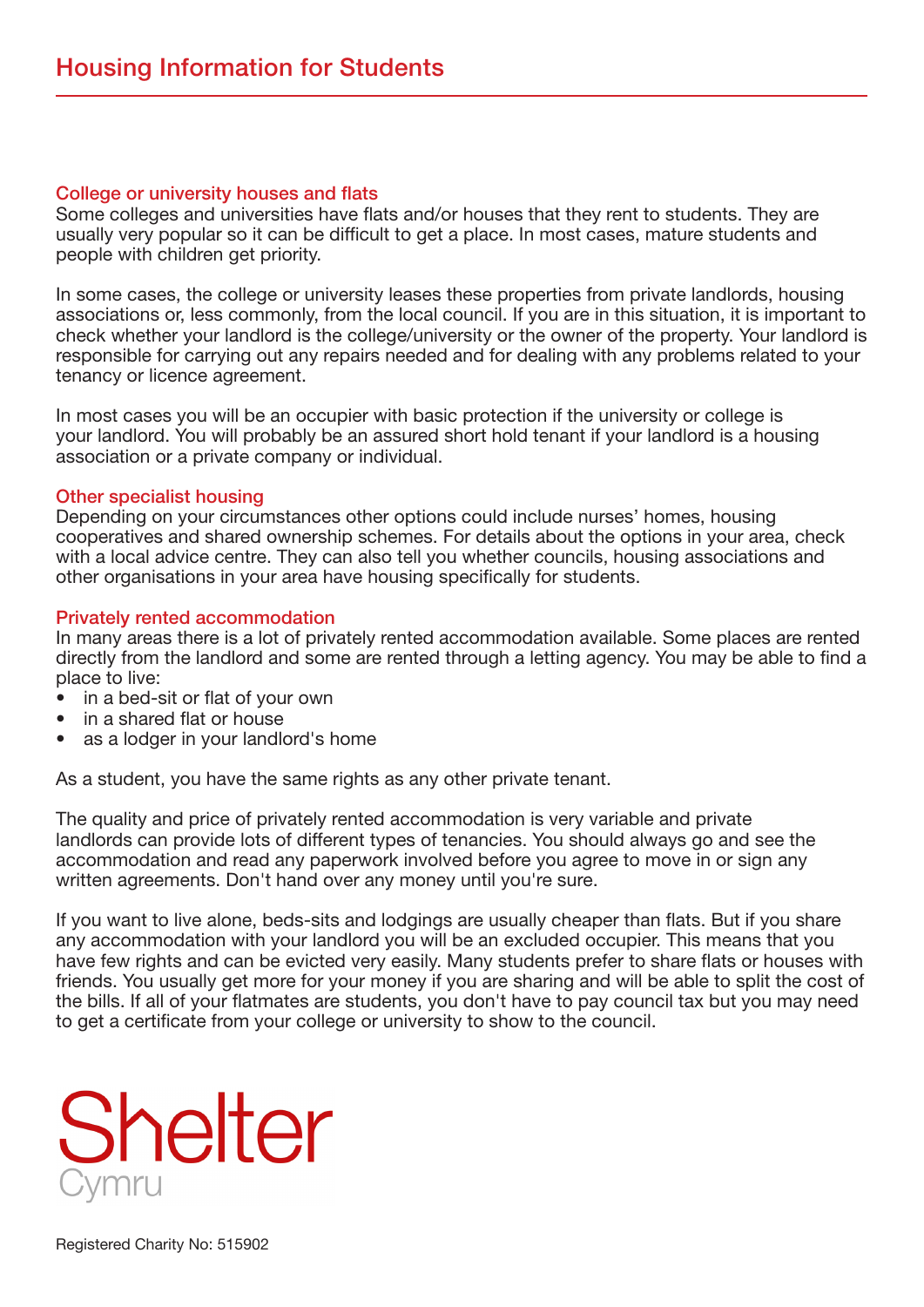#### **Tenancy Deposits**

Most landlords or letting agents ask for one month's rent as a deposit. Some landlords ask for more than this. Rents can vary enormously and there is no limit on the amount of money that landlords can charge.

Your deposit gives your landlord security in case you cause damage to the property or don't pay the rent. The deposit is usually equivalent to one month's rent. It belongs to you and should be returned when you move out unless your landlord can show s/he has suffered a financial loss.

Your landlord cannot take money out of your deposit to cover normal wear and tear. You can ask to be shown receipts or estimates for items that have been deducted from your deposit.

# What happens to the money?

# **Tenancy Deposit Schemes**

Tenancy Deposit Protection applies to all assured shorthold tenancies where a deposit is Taken. Virtually all new contracts to let a property with a private landlord are assured shorthold .tenancies

Since 6 April 2007, when signing a new tenancy agreement with your landlord, your deposit must be protected using a tenancy deposit scheme. For tenancy deposits paid to a landlord or agent on or after 6 April 2012, within 30 days of receiving it the landlord or agent must:

- protect your deposit with a government recognised scheme, and
- provide you with certain information.

For tenancy deposits paid to a landlord or agent between 6 April 2007 and 5 April 2012, they must have:

- protected your deposit with a government approved scheme by 6 May 2012
- provided you with certain information by 6 May 2012.

The information that must be provided to you by your landlord or agent includes:

- the landlord or agent's contact details
- which tenancy deposit scheme they are using and the contact details for the scheme
- information about the purpose of a tenancy deposit
- how you can apply to get the deposit back at the end of the tenancy
- what you can do if there is a dispute about the deposit.

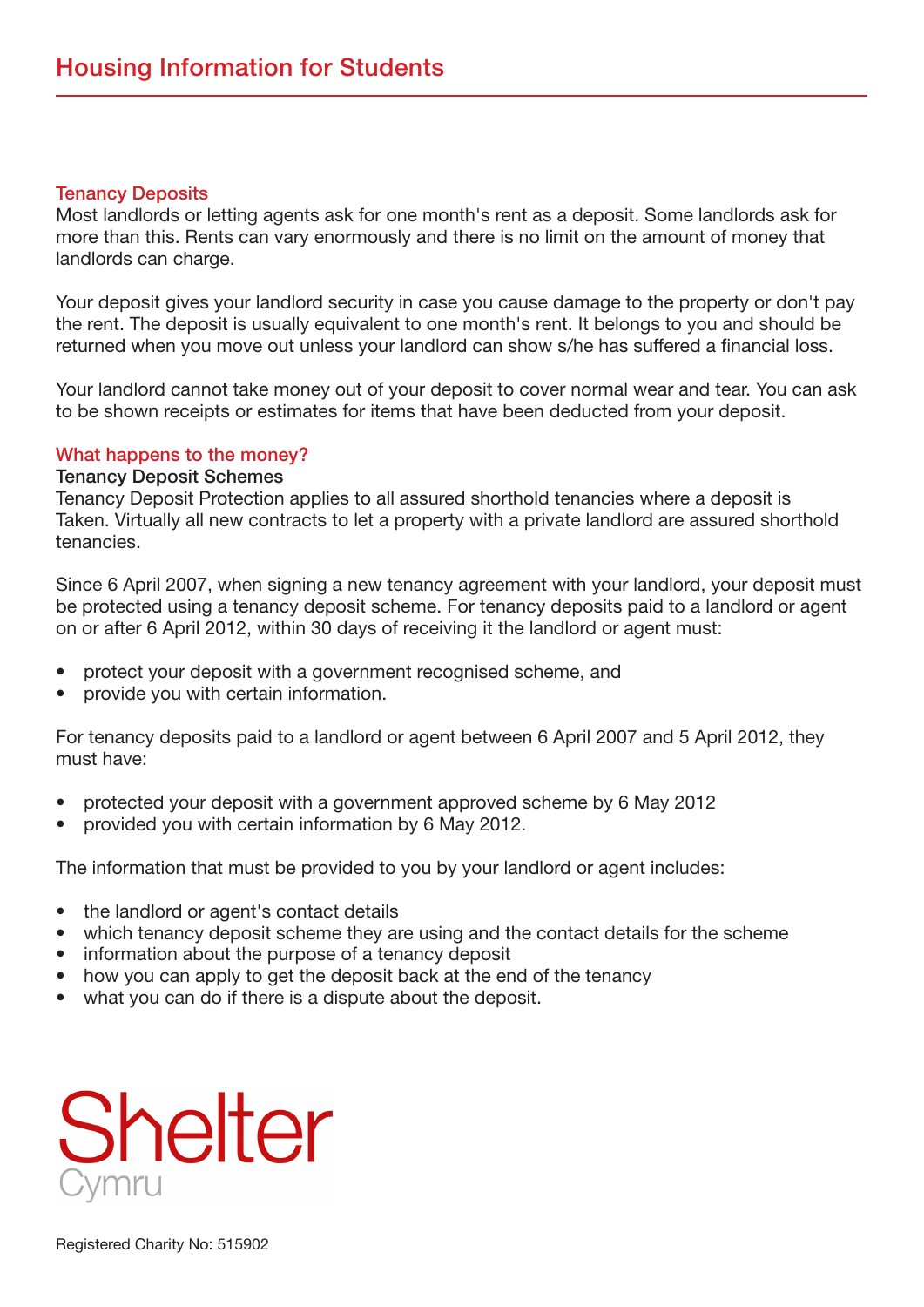There are two types of scheme - a custodial scheme and an insurance-based scheme:

# Custodial scheme

- the tenant pays the deposit to the landlord
- the landlord pays the deposit into the scheme and gives the tenant the above prescribed information within 30 days of receipt
- at the end of the tenancy, if the landlord and tenant agree how the deposit should be divided, they will tell the scheme which returns the deposit, divided in the way agreed by both parties
- if there is a dispute, the scheme will hold the amount until the dispute resolution service or courts decide what is fair
- the interest accrued by deposits in the scheme will be used to pay for the running of the scheme and any surplus will used to offer interest to the tenant, or landlord if the tenant is not entitled to it.

Insurance-based schemes

- the tenant pays the deposit to the landlord
- the landlord retains the deposit and within 30 days pays a premium to the insurer  $-$  (the key difference to the custodial scheme) and gives the tenant the above prescribed information about the scheme being used and the tenancy
- at the end of the tenancy, if the landlord and tenant agree how the deposit should be divided, the landlord returns all or some of the deposit
- if there is a dispute, the landlord must hand over the disputed amount to the scheme for safekeeping until the dispute is resolved
- if, for any reason, the landlord fails to comply the insurance arrangements will ensure the return of the deposit to the tenant if they are entitled to it.

# Example

A tenant pays a deposit of £1000. At the end of the tenancy, the landlord says he wishes to keep £200 to pay for replacing damaged furniture. The remaining £800 will be returned to the tenant.

The tenant disagrees, claiming the furniture was damaged when they moved in. Both agree to go to Alternative Dispute Resolution (ADR), so the disputed £200 will be transferred to the scheme administrator until the dispute is settled.

In each scheme, the deposit must be returned within ten days of the landlord and tenant agreeing how the deposit should be divided, or within ten days following notification of an ADR/court .decision

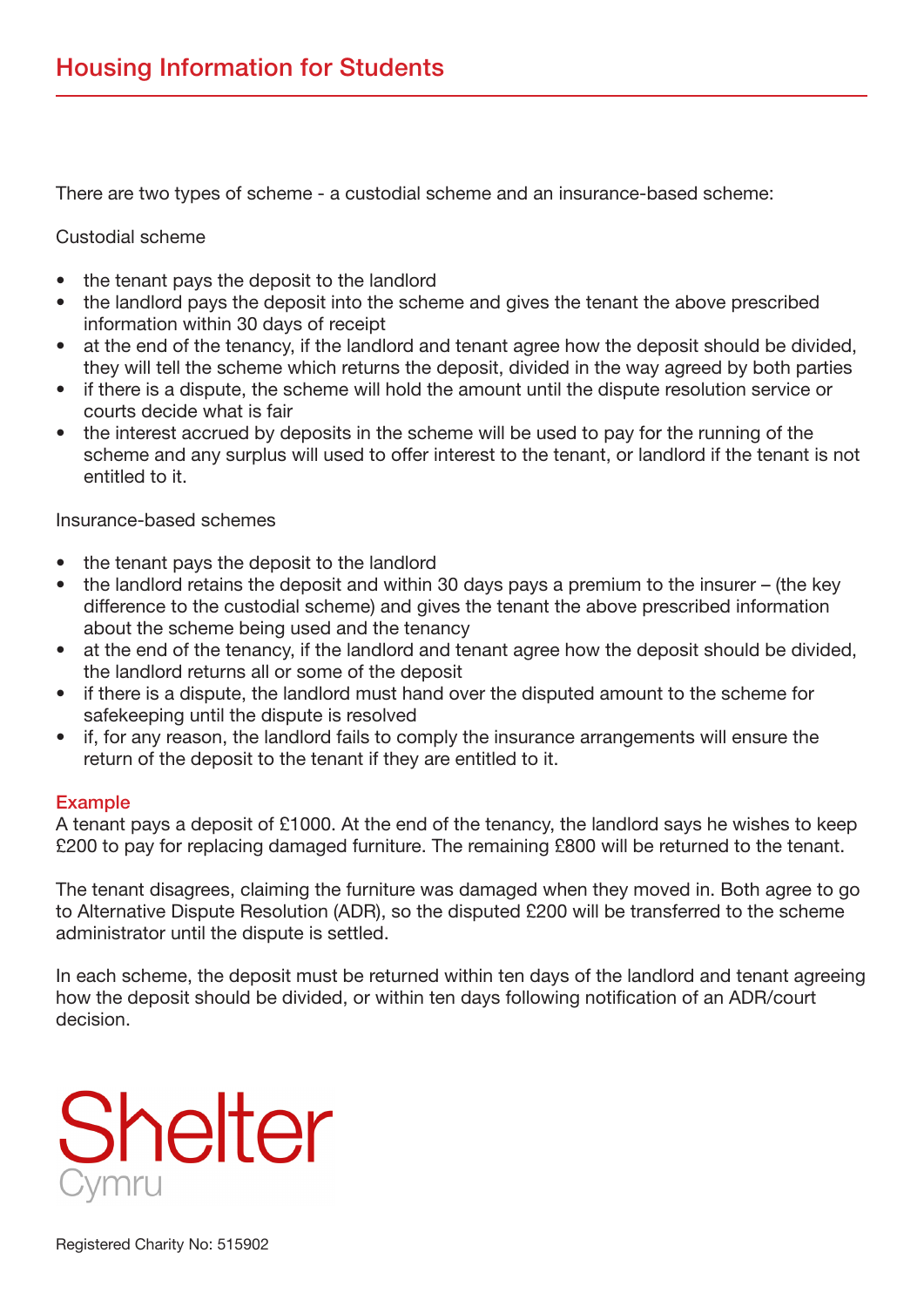### How does Tenancy Deposit Protection affect me?

#### Will students who pay deposits be subject to tenancy deposit schemes?

Where student accommodation is let under an assured shorthold tenancy, the deposit must be safeguarded.

Halls of residence are not to be let on an assured shorthold tenancy if they are controlled by the university. However, some universities lease their halls of residence to private companies. These companies may let the accommodation on an assured shorthold tenancy.

#### What happens where a parent pays the deposit on a student tenant's behalf?

Where the deposit is paid for an assured shorthold tenancy, it would still need to be safeguarded in a scheme.

#### How would the deposit be repaid once an overseas student returns home?

Schemes are able to return deposits into foreign bank accounts. There may be a charge for this that would need to be paid by the tenant.

#### When must deposits be paid back?

When the landlord and tenant agree how the deposit should be returned, in full or in part, it must be paid back within 10 days.

In the custodial scheme: within ten days of the scheme being notified of agreement between the landlord and tenant or notified of an ADR/court decision.

In the insurance-based scheme: within ten days of the tenant requesting that the landlord return his deposit.

In case of a dispute; within ten days of the scheme being notified of the ADR service's, or court's, .decision

#### Can't it be paid back before then - i.e. on the last day of the tenancy?

Yes. Ten days is the maximum. In practice, we would like to see deposits returned more quickly and will be working with scheme administrators to see how this can best be achieved.

based scheme, if the landlord and tenant agree on the amount to be returned, the deposit can be Many landlords currently pay the deposit back on the last day of the tenancy. In the insurancereturned on the last day of the tenancy.

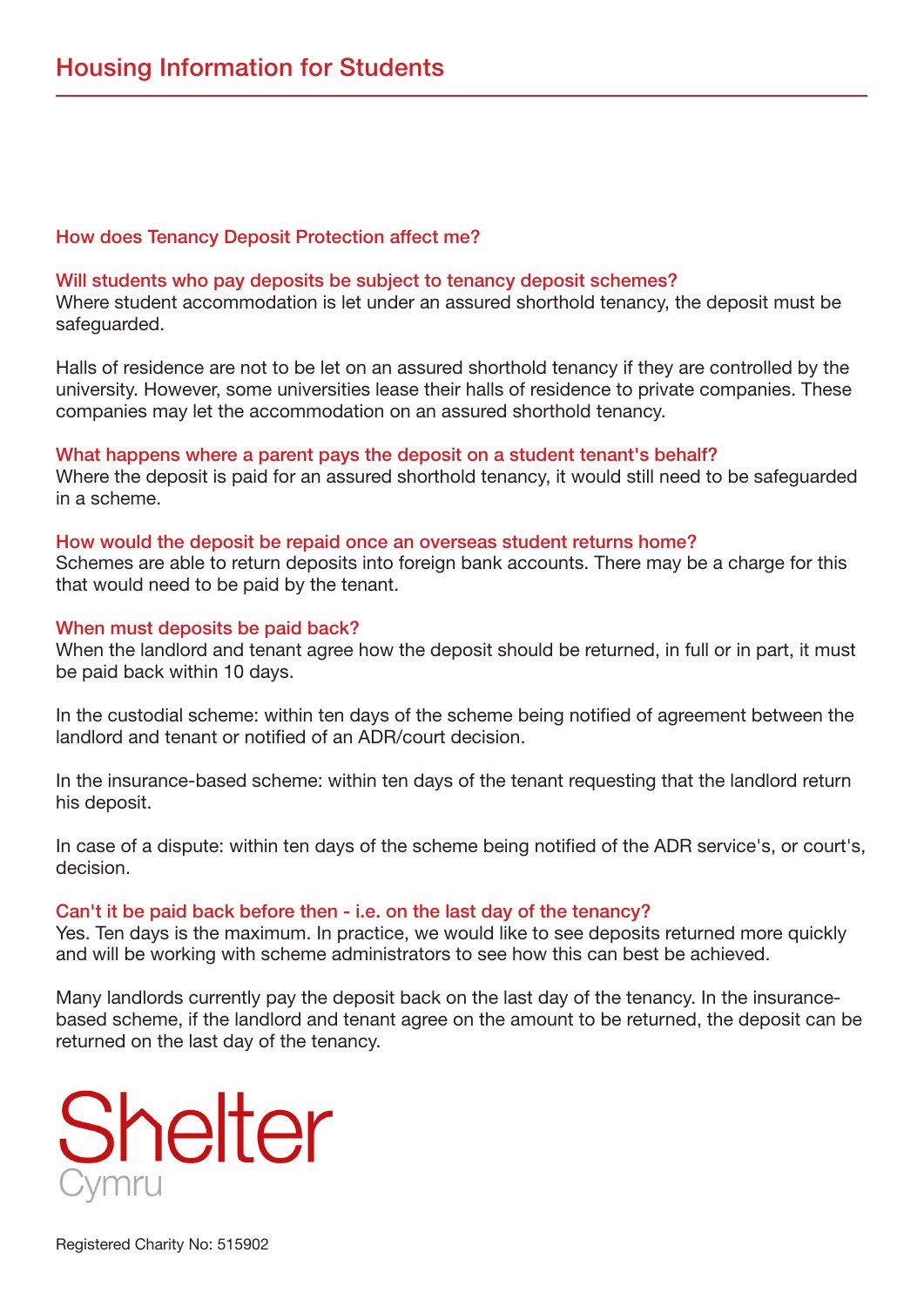### What happens if a deposit has not been protected?

#### Unable to use 'notice-only'

The law allows a landlord to obtain an order for possession (an eviction order) against an assured shorthold tenant at any point after the first six months of the tenancy providing any fixed term has expired and the landlord has given the tenant at least two months' written notice (under Section 21 of the Housing Act 1988). This is known as 'notice-only'.

However, if the tenant has paid a deposit to the landlord and it has not been protected and/or the prescribed information has not been passed on to the tenant within 30 days (or by the 6th May 2012 if the deposit was paid between the 6th April 2007 and the 5th April 2012), the landlord is not able to regain possession of the property using this 'notice only ground'.

#### Fine

If a landlord has not protected a deposit and provided the prescribed information to the tenant within 30 days (or by the 6th May 2012 if the deposit was paid between the 6th April 2007 and the 5th April 2012) the tenant can apply for a court order that the landlord or agent should pay the deposit back to him/her or protect it within one of the tenancy deposit protection schemes.

Where the court believes that the landlord has failed to comply with these requirements, or the deposit is not being held in an authorised scheme, the court can order that the landlord or agent pay the tenant compensation of between 1 and 3 times the value of the deposit paid. This rule applies regardless of whether the tenancy has ended by the time of the court hearing.

#### Why should the Government protect tenants' deposits?

So that, when a tenant pays a deposit, and he or she is entitled to get all or part of it back, the tenant can be assured that this will happen.

#### How can tenants find out if their deposit is protected?

Within 30 days of receiving a deposit, landlords will have to provide tenants with details of which scheme is protecting the deposit. The scheme will be able to confirm if the deposit is protected.

#### What if a tenant moves out of their home before realising that their deposit has not been protected?

The tenant will need to apply for a court order and the court will order the landlord to repay the deposit amount to the tenant. In order to avoid this situation, tenants should make sure that their landlord has given them the prescribed information relating to the scheme that is safeguarding their deposit, and check that the deposit is protected, within 30 days of paying the deposit.

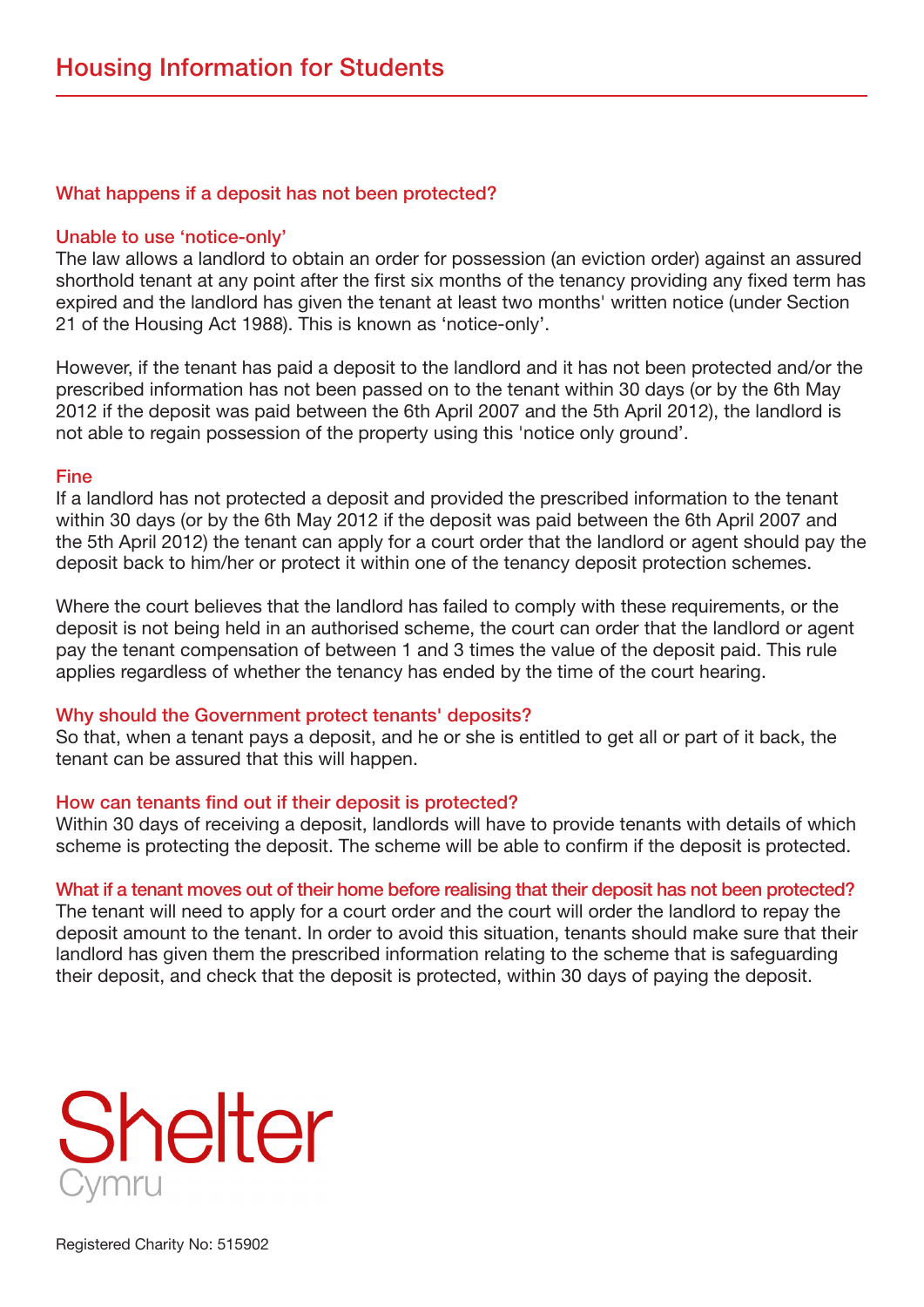# How can I be sure I will get the deposit back?

The landlord can only keep all or part of your deposit if you have caused damage to the property or not paid the rent. To ensure that you get your deposit back at the end of the tenancy it is advisable to:

- be check that your tenancy agreement says exactly what the deposit covers and when it will be returned
- ensure there is a detailed inventory of the property
- keep records of all rent payments
- notify the landlord of any damage, and repair it if you caused it

# How can an inventory help?

An inventory is a detailed list of the contents and condition of the property and any items provided with it, such as furniture or equipment. You should do an inventory of the property with the landlord or agent before you move in. The landlord or agent may prepare one and give it to you. Always check that it is accurate and that everything is in working order.

The inventory should also state the condition that everything is in. Make sure you note if anything is damaged, marked, scratched, burnt or worn. A detailed inventory can prevent disputes later on. Both you and the landlord should sign the inventory and keep a copy.

If the land ord or agent refuses to do an inventory, prepare one yourself and get an independent witness (such as a friend) to sign it and send a copy to your landlord or agent. You could also take photos showing the condition of the property when you move in.

# What records should I keep?

It is always a good idea to keep records, just in case. If you have problems getting your deposit back they could make a big difference. Useful items might include:

- the inventory
- any photographs you took when you moved in
- receipts for items you have replaced
- receipts or estimates for repairs done to the property
- receipts for rent payments
- letters to your landlord, and any replies you have received.

It is also advisable to keep a record of all the rent payments you make either in a rent book or by keeping receipts.

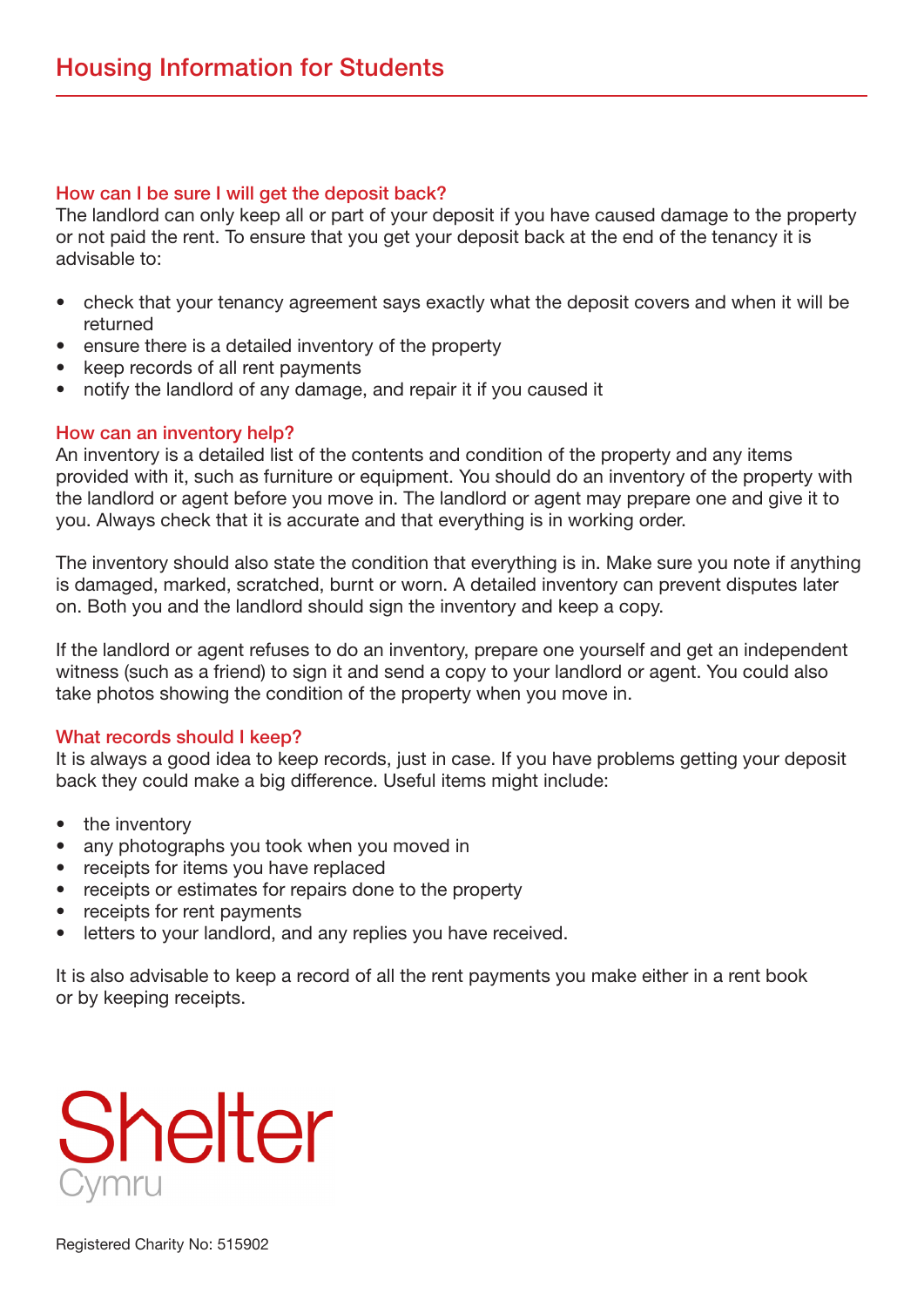### When can the landlord keep my deposit?

The deposit belongs to you and should be returned to you unless your landlord can shows/he has suffered a financial loss. Your landlord can make reasonable deductions from the deposit for:

- damage to the property
- unpaid rent
- missing items
- cleaning

Even if your landlord has a valid reason for keeping part of your deposit the rest of it should be .returned

Your landlord may try to withhold some or all of your deposit for a different reason such as because you had a noisy party when your contract stated you could not. This sort of thing is not legal. Landlords can only claim for any financial loss they have actually suffered.

Your landlord cannot normally deduct costs for re-letting the property such as advertising or agency fees. This would only be possible if you left your tenancy without ending it properly.

#### Can I be charged for cleaning?

Tenancy agreements often state that carpets and curtains must be cleaned to a professional standard before the tenant moves out. This does not mean that they have to be as clean - or cleaner - than when you moved in.

You are only required to clean any items soiled above normal wear and tear. If possible keep records and receipts for any cleaning you do or pay for.

#### What if I've damaged something?

Your landlord can only deduct as much as is needed to repair or replace what you have damaged on a 'like for like' basis. So, if you break an old armchair, you shouldn't have to pay for a brand new one. As with cleaning, you should not be penalised for normal wear and tear.

#### What counts as normal 'wear and tear'?

Your landlord cannot keep your deposit because of general wear and tear to the condition of the property. For instance, if the carpet gets a bit worn out, it is probably wear and tear, but if you burn a hole in it, it is not. The amount of wear and tear it is normal to expect depends on the condition of the property when you moved in and the length of time you lived there. If you think you are likely to have problems it may be worth taking photos or getting a witness as early as possible in your tenancy.

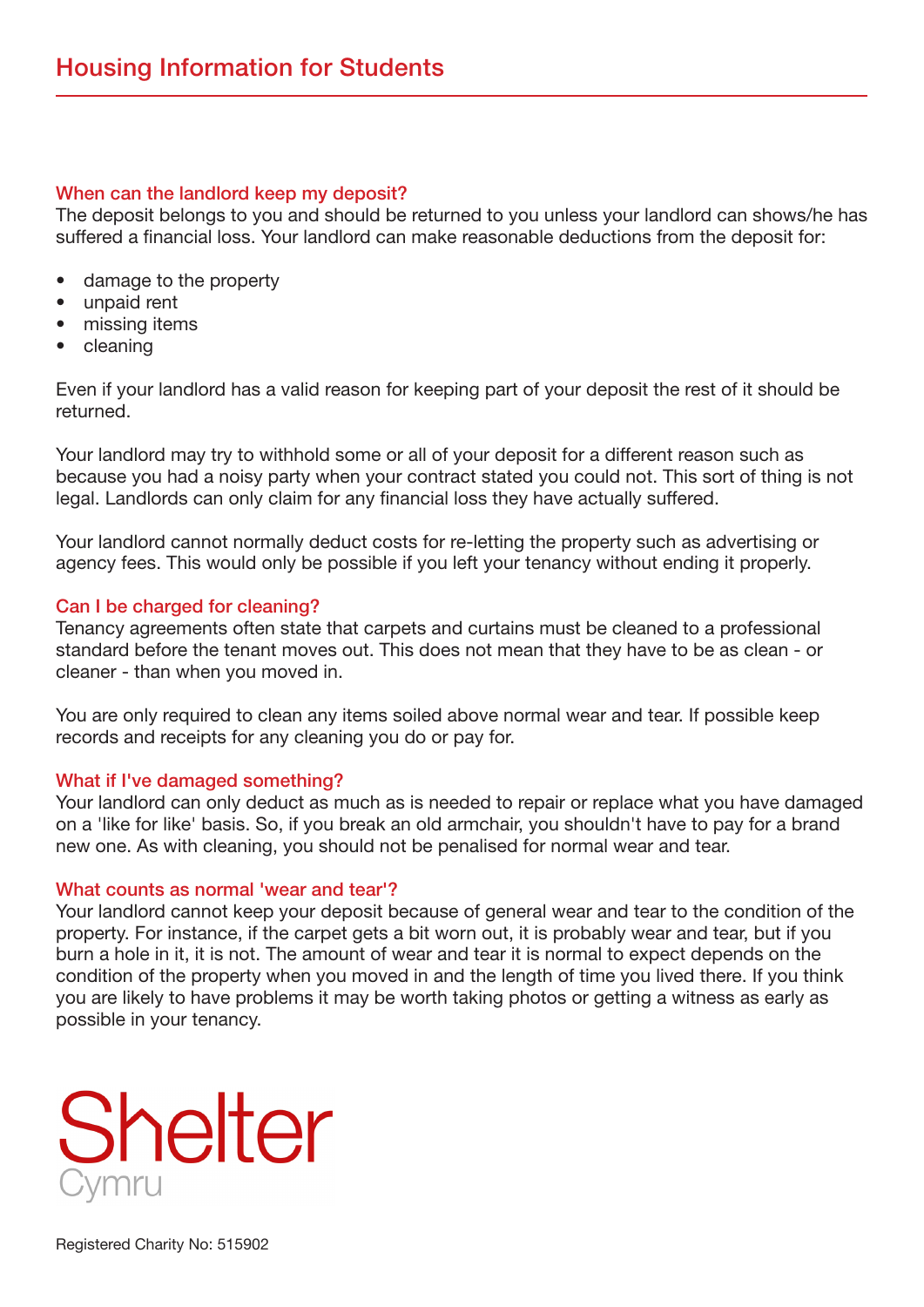# Precautions to avoid losing your deposit

There are some precautions you can take to avoid losing your deposit, and which will help you if a dispute arises:

- ALWAYS get a written receipt for the money paid, and keep it safe (this should also have your landlord's full name and address on it).
- Take pictures, when you move in, and when you move out. Put the date on if your camera allows you to do so. Pictures are VERY useful in court and can prove you left the property in good condition. If you don't have a camera, take pictures on your mobile phone, or buy a disposable camera, it is worth the expense!
- Agree an inventory with your landlord before you move in so that he cannot claim for damage done before you moved in, draw his attention to any outstanding repairs or damage by previous tenants.
- If your landlord will not provide an inventory, make your own list of fixtures and fittings and their condition with a witness when you move in and out.

If you have a difficult landlord and you suspect he may try to keep your deposit illegally, you may choose to withhold your last months rent to cover any potential loss, provided you have not caused any damage to the property (this is not a legal right, but you may consider it a practical necessity. Do not withhold rent of an amount over the amount paid in deposit).

**PLEASE NOTE:** If you try to offset your deposit by cancelling a rent cheque once you have already given it to your landlord you can be sued for the amount of the dishonoured cheque without the landlord needing to prove the case for damage or loss to his property, etc. You will still be entitled to claim back your deposit but may not be able to use this as a counter claim.

During your tenancy notify your landlord (preferably in writing) of any repairs that are necessary immediately as you may be held responsible for deterioration caused by unreported problems e.g. leaks or damp.

# Can my landlord take money from the deposit for cleaning or decorating the flat?

Most tenancy agreements have a clause in them, which refers to cleaning of the property including curtains, carpets, bedding, etc. If so then it is best to find out what this entails, as this can be an extra cost which you are expected to bear.

If your landlord expects professional cleaning of the property at the end of the tenancy it may be cheaper for you to arrange this than allow the landlord to pay for it as he can then deduct this sum from your deposit and it can be difficult to dispute this, particularly if the land lord has .receipts

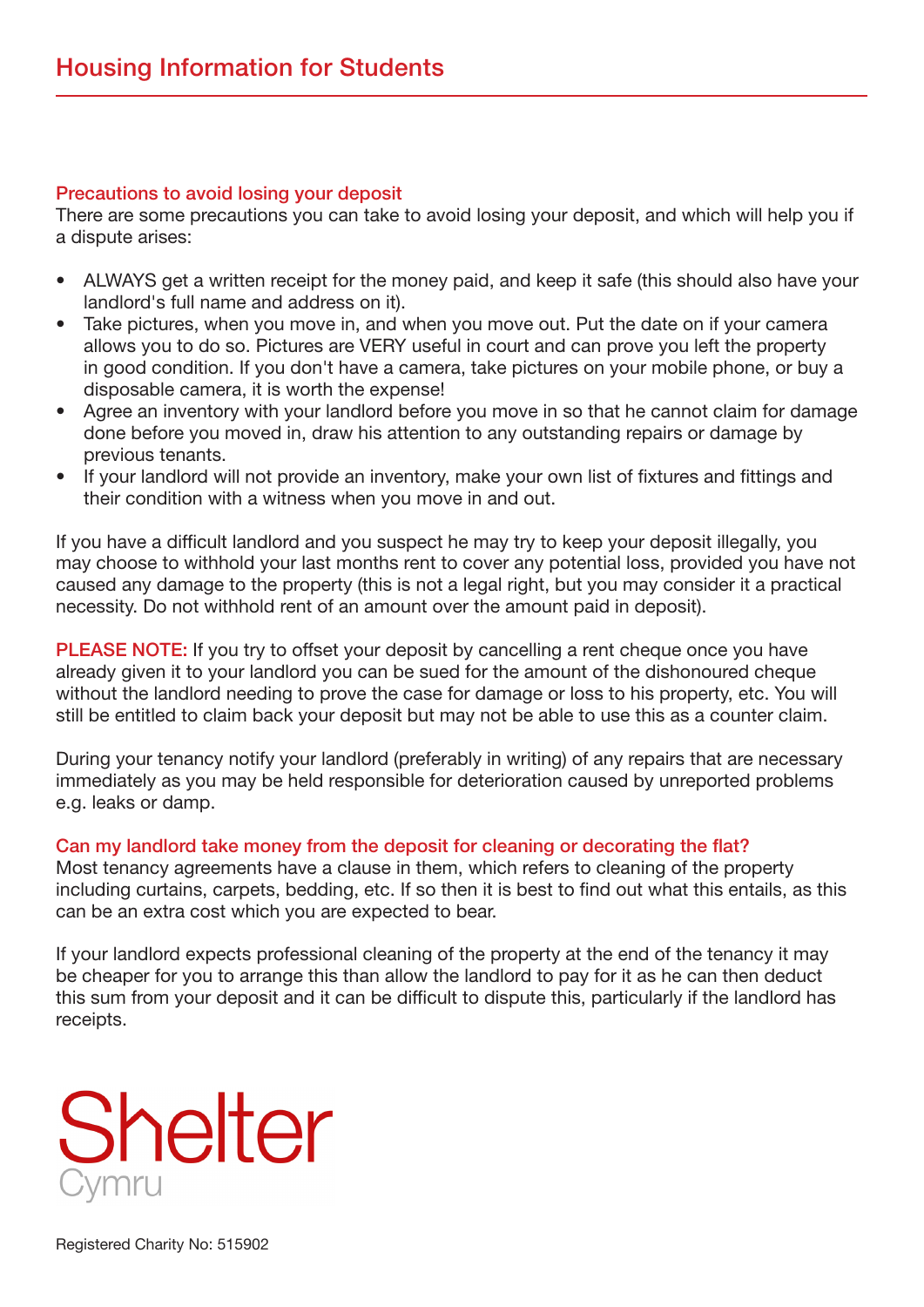If carpets, etc have any marks at the start of the tenancy ensure that this is noted on your inventory. Decorating costs after you move out should not be deducted from your deposit UNLESS you have damaged the property beyond what is considered "normal wear and tear" e.g. if you have put up pictures or shelves which have left holes in the wall your landlord could charge you for redecoration.

#### What if my deposit is not returned after I leave?

If you move out and your landlord does not return your deposit, if your deposit is held in a tenancy deposit scheme then the ADR scheme can be used to resolve any disputes.

If you paid your deposit before the 7th April 2007 or it is not protected, you may need to take legal action in the County Court, usually the "Small Claims" procedure is appropriate.

# Small claims in the County Court

This procedure applies to sums up to a maximum of £5,000. To decide whether to start this action, you must be confident that you have a case and that your landlord can afford to pay. Sometimes a letter explaining that you are preparing to take action will be enough to prompt the return of your money.

Write to your landlord formally setting out your claim and giving a deadline of e.g. one week, after which you will proceed with court action if the money is not returned.

You may be able to use our sample letters which you can find in our free downloads library on our website : www.sheltercymru.org.uk.

If you decide to go ahead with court action, you will need advice and information - book an appointment to see an adviser at your Students' Union or seek advice from Shelter Cymru.

A solicitor is generally not needed and the court administration costs involved are usually very small. However, if the court deems the case too complicated for the small claims procedure or you / landlord counter-claims a greater sum of money, there is a slight risk that the case could be transferred out of the small claims procedure where costs may be considerable if you lose the .case

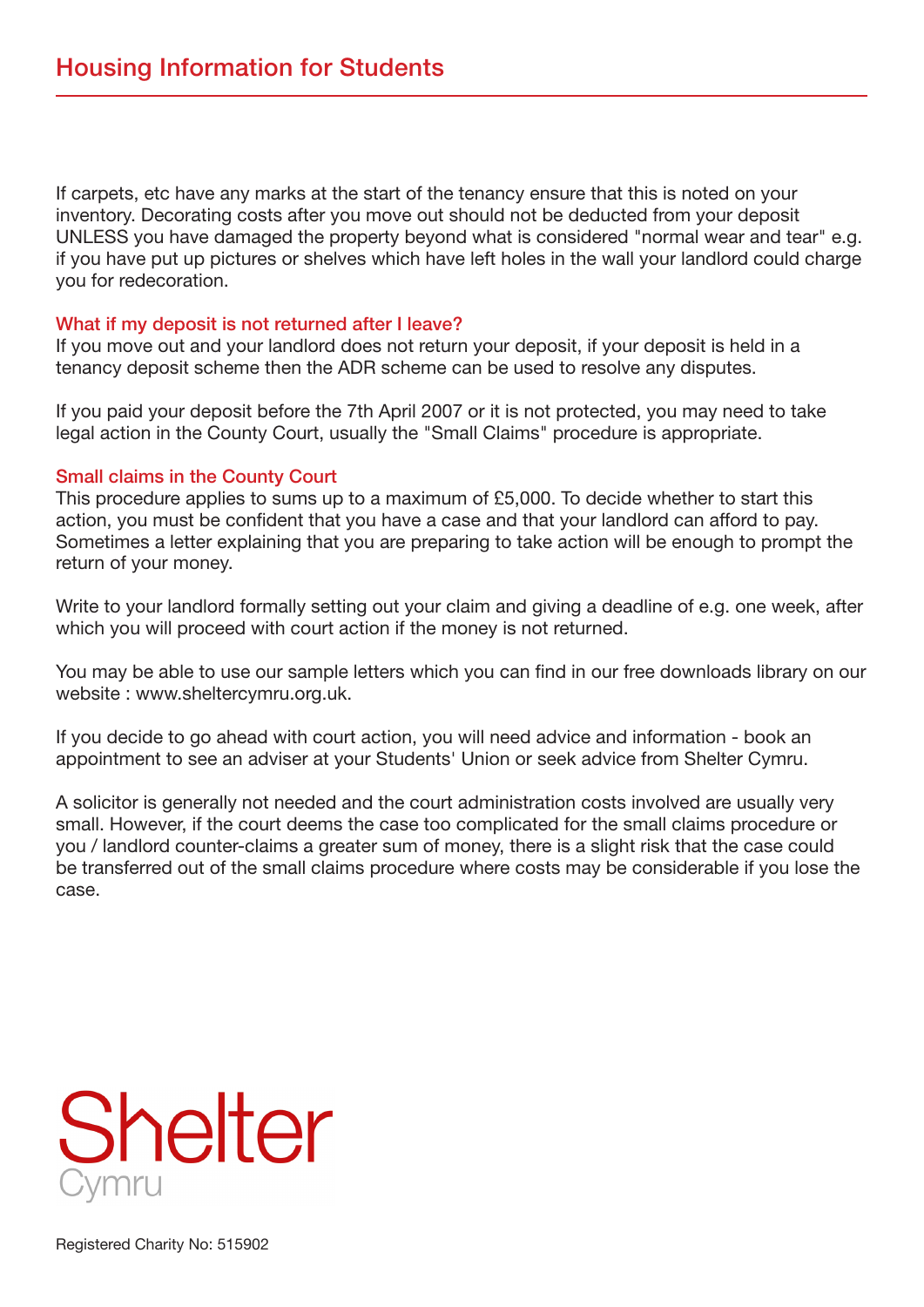#### **Getting some help**

Even during the summer, somebody at your university or college is usually in a position to help you. Ring your students' union or your student advice centre and ask to speak to the welfare officer, or somebody dealing with housing issues. You can often find their contact details on your university's website. They will be able to help you write formally to your landlord, and might be able to represent you in some cases if you decide to go with the small claims court procedure.

#### Email us your story

If you are having a hard time getting your deposit back or have had a horror story in the past and you are willing to talk to the media about it, please email your name, telephone number, and a short summary of your story (5 lines) to: campaign@sheltercymru.org.uk

Your story can be anonymous if needed.

### Nuisances in your rented house or in your hall of residence

Mice waking you up in the middle of the night, chomping on your socks? Building work going on at the crack of dawn till late at night? Mouldy ceiling smelling like some leftover French cheese?

# What you can do to make it stop

### External noise (building work etc)

If you and your flatmate cannot have a normal conversation without raising your voice when you are 2 metres apart for at least part of the day, you have a serious noise problem.

Contact your council's environmental health or public protection department. They deal with complaints relating to noise.

#### Noisy flatmate

If you share a house or flat and one of your flatmate is noisy, the best you can do is talk about it with them first. The best option is to find a compromise, for example, loud music is fine, but only at weekends. Earplugs might come in handy as well if your flatmate occasionally comes home too drunk to be reasoned with. If the noise is really excessive and you cannot agree a compromise, you could get your landlord involved as well, although if you have a joint tenancy, or the tenancy is in the other person's name, bear in mind that the landlord may decide to end the tenancy for everyone - not just the person causing problems.

If you live in a hall of residence, and some of your flatmates are causing you trouble because they are too noisy, try and sort out the problem by talking to them first. If they do not cooperate, approach your university accommodation office or the building manager about it.

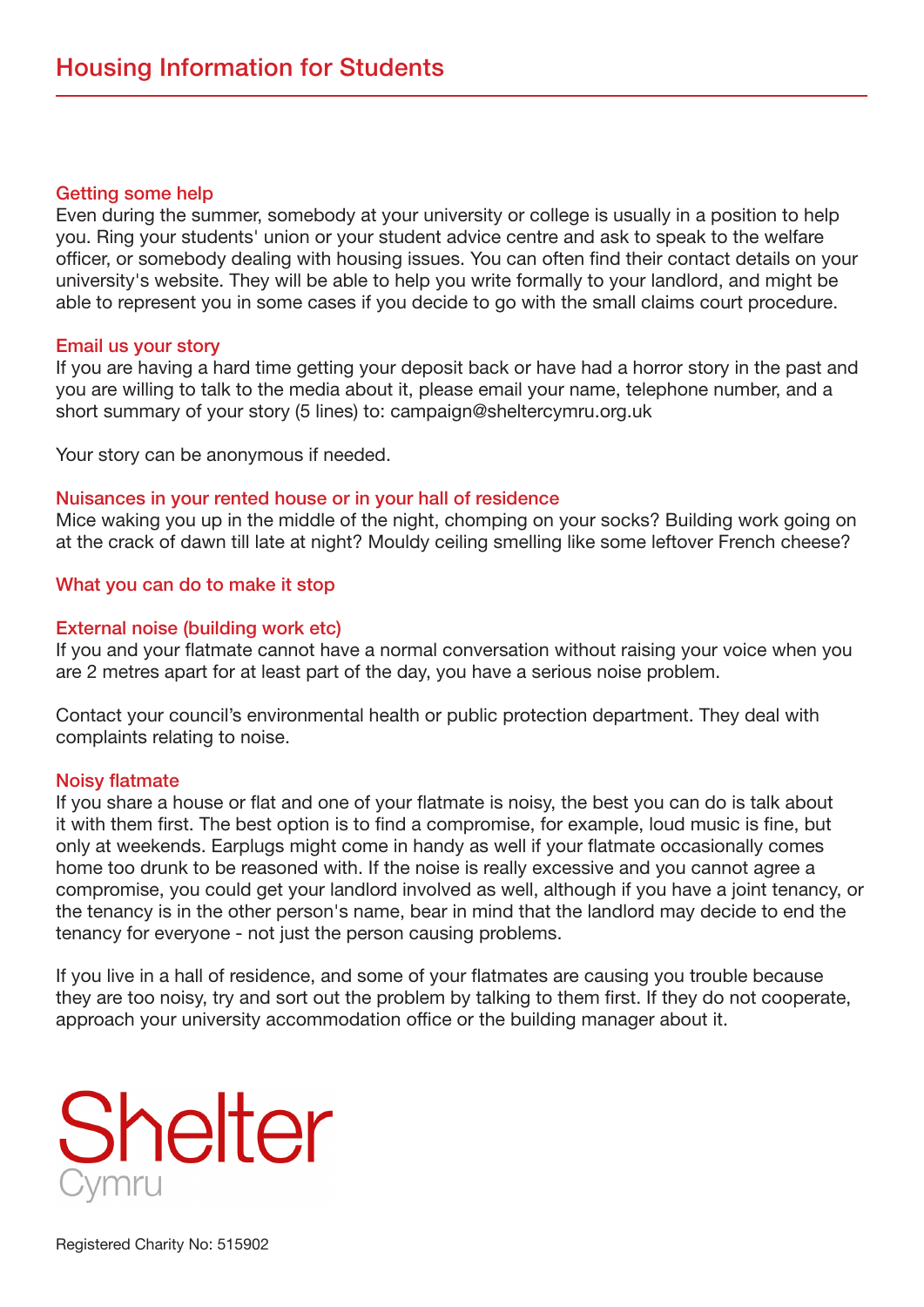#### Mice, rats, cockroaches, little unwanted animals...

Who would have thought you would have shared your nice, plush student pad with little furry animals (or charming insects)?

The initial actions residents and landlords can take are regular cleaning and maintenance to remove the food, water, and possible shelter (for example, stacks of newspapers under a sink should be thrown away). Not only will this help to prevent a pest problem in the first place, it is also crucial to controlling an existing infestation and maintaining a pest-free environment.

If the problem cannot be fixed this way, talk to your landlord or university about it. Local councils will deal with rats and mice by baiting and trapping and may require repairs and other works to be done to prevent their re-entry to the house and to deny them shelter and food. Most councils will also treat for insect pests, but many now make a small charge.

# Health and safety issues

If your property is affected by any of the following, and your landlord refuses to carry out any repair works to fix the problem, you could ask your local council's environmental health or public protection department to come and inspect.

- dampness, condensation, and mould growth
- rats, cockroaches and other infestations
- broken glass, falling plaster, dangerous or decaying stairs
- faulty or dangerous gas or electrical installations
- blocked drains or problems with rubbish or sewage
- damaged asbestos
- smoke fumes or gases

Environmental health departments have a duty to inspect properties if they are told they are harmful to health.

If a house, flat or university hall of residence is judged by the council to contain hazards which may cause a risk of harm to the health and safety of the occupiers, or potential occupiers, it must take action – this could include ordering the landlord or the university to remove or reduce the hazard within a reasonable time and, if they do not, it can do the necessary works itself or take the landlord to court. Where conditions are extremely poor, the council can make an order closing the house or order its demolition. Any tenants will normally be re-housed.